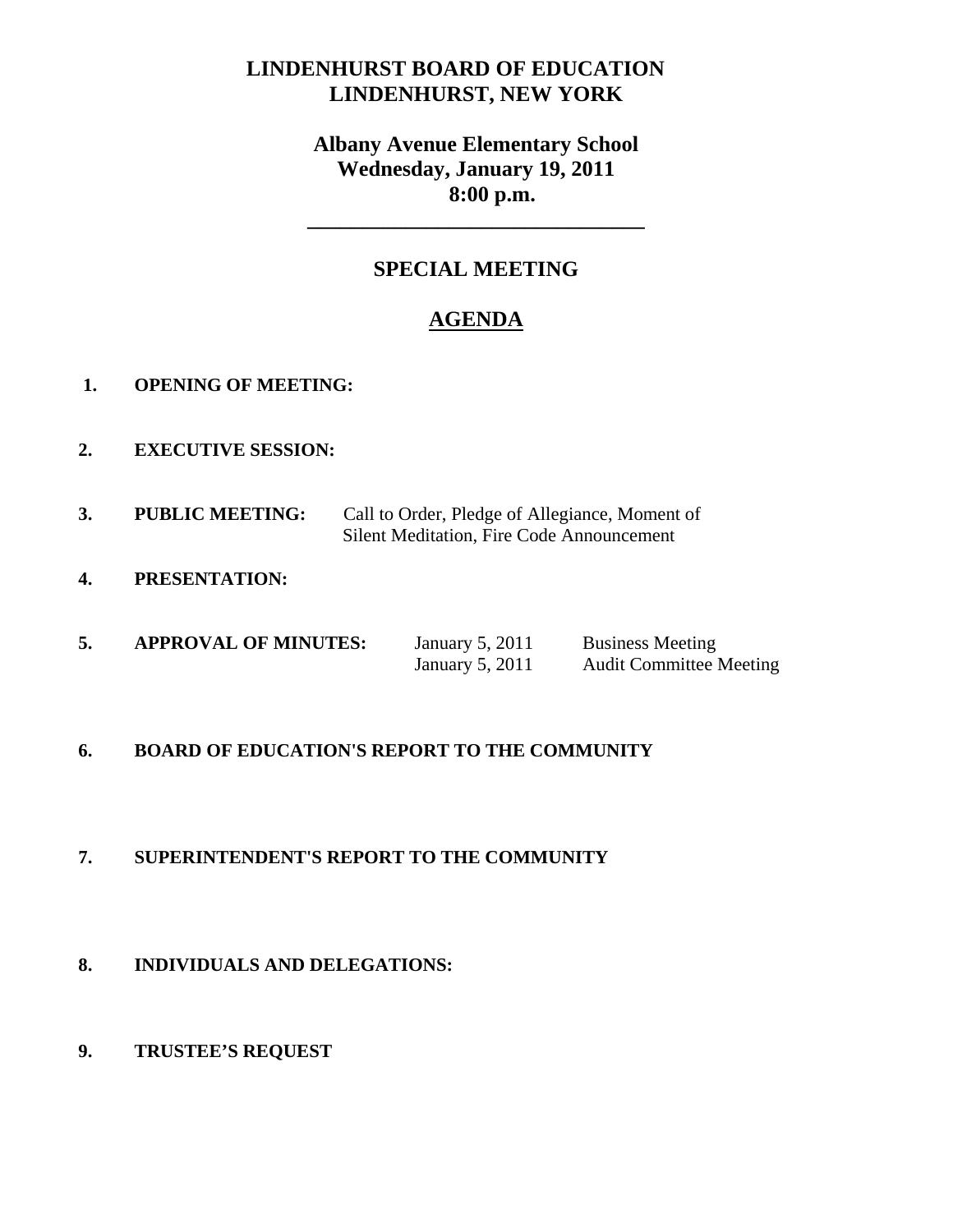### **10. SUPERINTENDENT'S RECOMMENDATIONS**

#### **a. Recommendation: FIELD TRIPS**

 Recommended Action: Upon a motion made by \_\_\_\_\_\_\_\_\_\_\_\_\_\_\_\_\_\_\_, Seconded by \_\_\_\_\_\_\_\_\_\_\_\_\_, the following resolution is offered

 RESOLVED that the Board of Education, upon the recommendation of the Superintendent, Approves the following field trip(s):

#### **Middle School Gifted & Talented Program**

| March 11 & 12, 2011 | Approximately 59 Gifted & Talented    |
|---------------------|---------------------------------------|
|                     | Students will travel to Philadelphia, |
|                     | PA to the Franklin Institute,         |
|                     | Independence Hall and Liberty Bell    |
|                     | Center. Students will be transported  |
|                     | by bus.                               |
|                     |                                       |

#### **High School**

| Saturday                 | March 5, 2011 | Approximately 20 students will travel<br>to NYC to the Snapple Theatre.<br>Transportation will be by LIRR. |
|--------------------------|---------------|------------------------------------------------------------------------------------------------------------|
| Note: See enclosed.      |               |                                                                                                            |
| Vote on the motion:      | Yes:          |                                                                                                            |
|                          | No:           |                                                                                                            |
| Motion carried/defeated. | Abstained:    |                                                                                                            |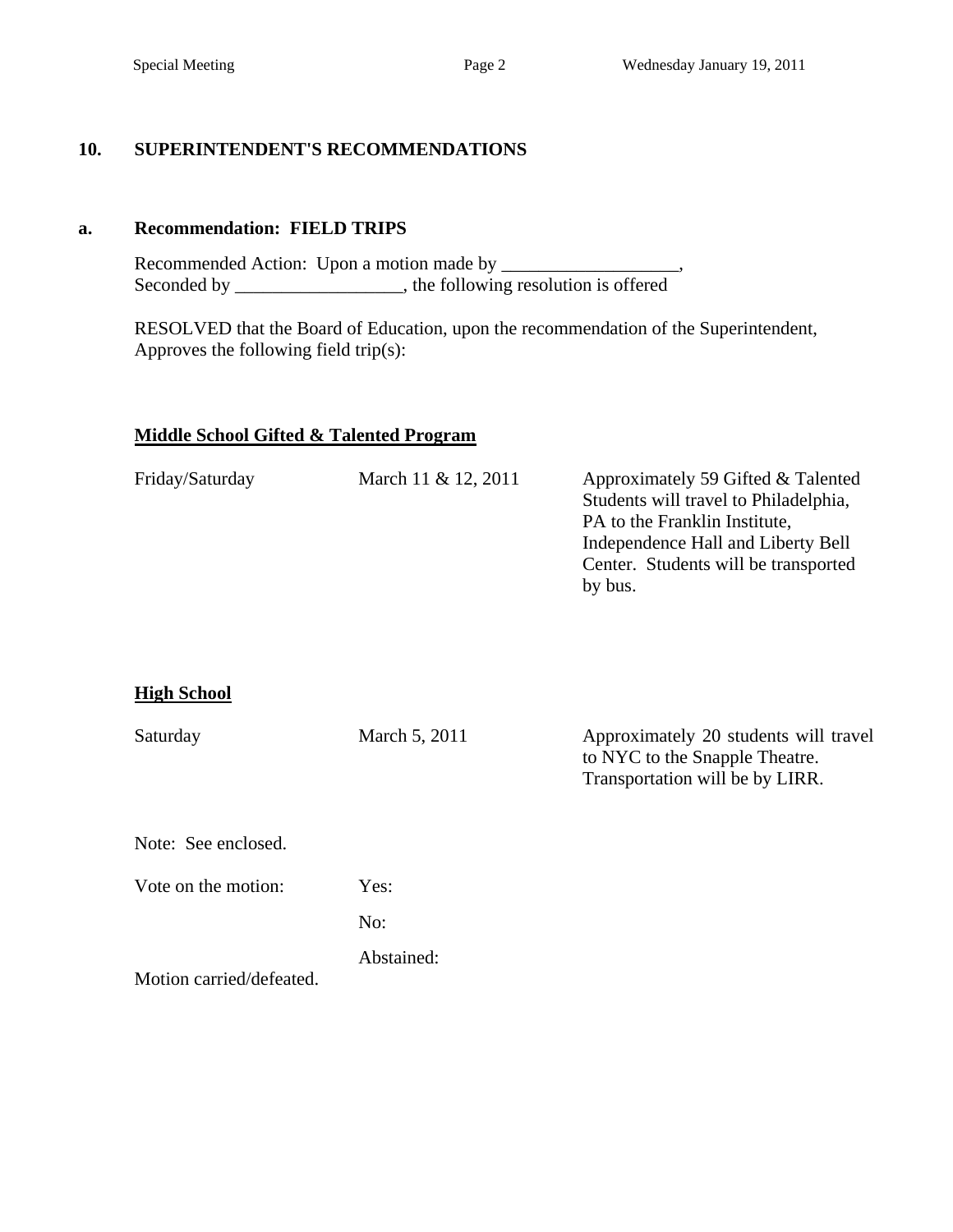#### **b. Recommendation: HEALTH SERVICES FOR NON-RESIDENT STUDENTS**

Recommended Action: Upon a motion made by \_\_\_\_\_\_\_\_\_\_\_\_\_\_\_\_\_\_\_, Seconded by \_\_\_\_\_\_\_\_\_\_\_\_\_\_\_, the following resolution is offered

RESOLVED that the Board of Education, upon recommendation of the Superintendent, establish a rate of \$775.07 per pupil for the health services to non-resident students attending Our Lady of Perpetual Help Parochial School for the 2010-2011 school year.

Note: See enclosed

Vote on the motion: Yes:

No:

Abstained:

Motion carried/defeated.

## **c. Recommendation: TEACHER REGISTRY SERVICE**

Recommended Action: Upon a motion made by \_\_\_\_\_\_\_\_\_\_\_\_\_\_\_\_\_\_\_, Seconded by \_\_\_\_\_\_\_\_\_\_\_\_\_\_\_, the following resolution is offered

RESOLVED that the Board of Education, upon recommendation of the Superintendent, authorizes the Board President to continue the agreement for Teacher Registry Service, Inc. for the 2011- 2012 school year as per the attached contract renewal letter.

Note: See enclosed

Vote on the motion: Yes:

No:

Abstained:

Motion carried/defeated.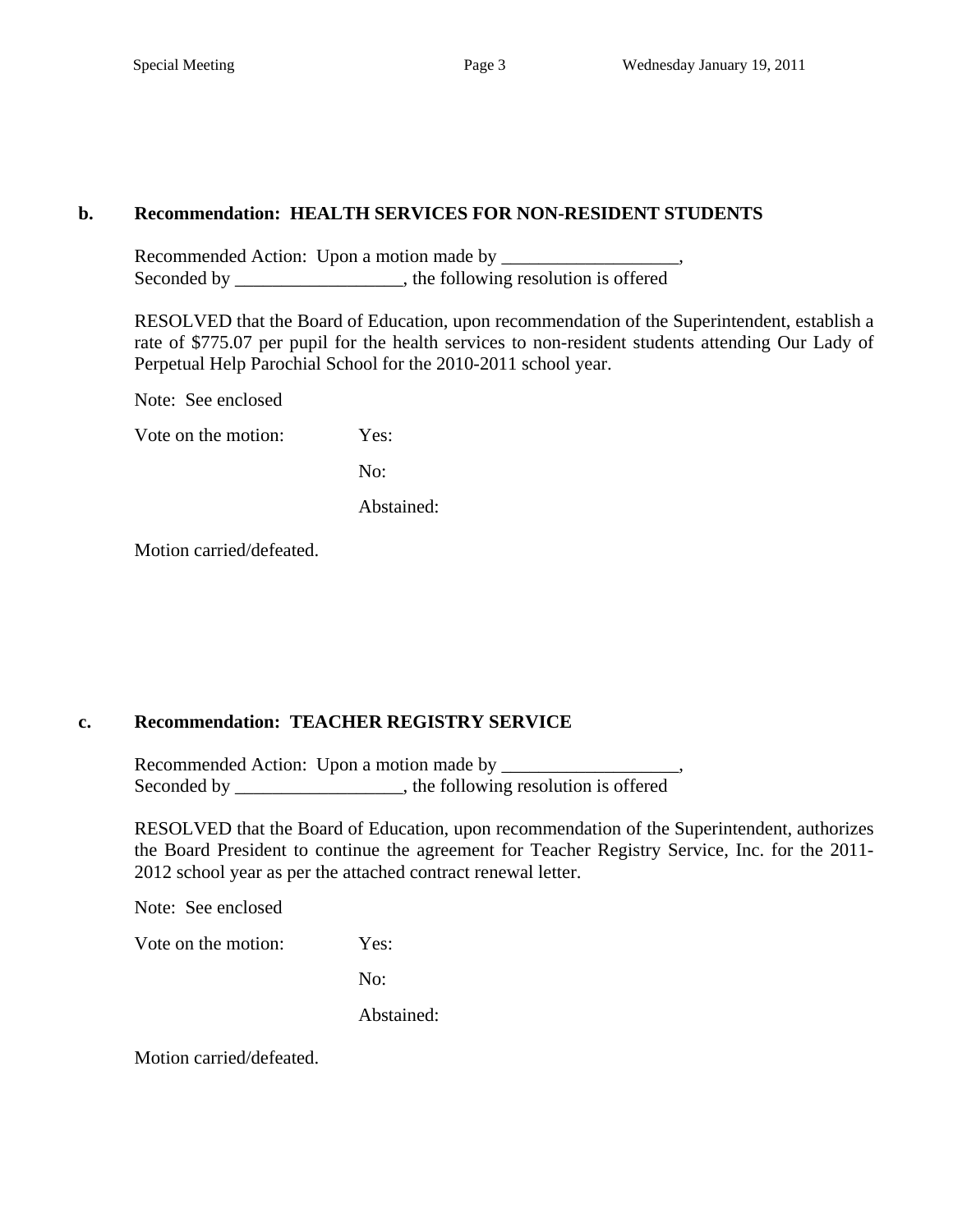#### **d. Recommendation: OBSOLETE EQUIPMENT**

Recommended Action: Upon a motion made by \_\_\_\_\_\_\_\_\_\_\_\_\_\_ seconded by \_\_\_\_\_\_\_\_\_\_\_\_\_\_\_, the following resolution is offered

 RESOLVED that the Board of Education, upon the recommendation of the Superintendent approves the disposal of the following books:

 **HARDING** - 1 McLane #801 Edger No Lind # 1 SSS-8840D Buffer Lind #4050 1 Kent KF170 Buffer Lind #001330

Note: See enclosed

Vote on the motion: Yes:

No:

Abstained:

Motion carried/defeated

# **e. RECOMMENDATION** : **DONATION**

Recommended Action: Upon a motion made by \_\_\_\_\_\_\_\_\_\_\_\_, seconded by  $\Box$ , the following resolution is offered:

 RESOLVED that the Board of Education, upon the recommendation of the Superintendent, accepts the donation of \$1,000.00 from Muriel Gunthorpe Ed. D. in memory of Edward Gunthorpe, to be awarded to a graduating senior athlete.

Note: See attached.

Vote on the motion: Yes:

No:

Abstained:

Motion carried/defeated.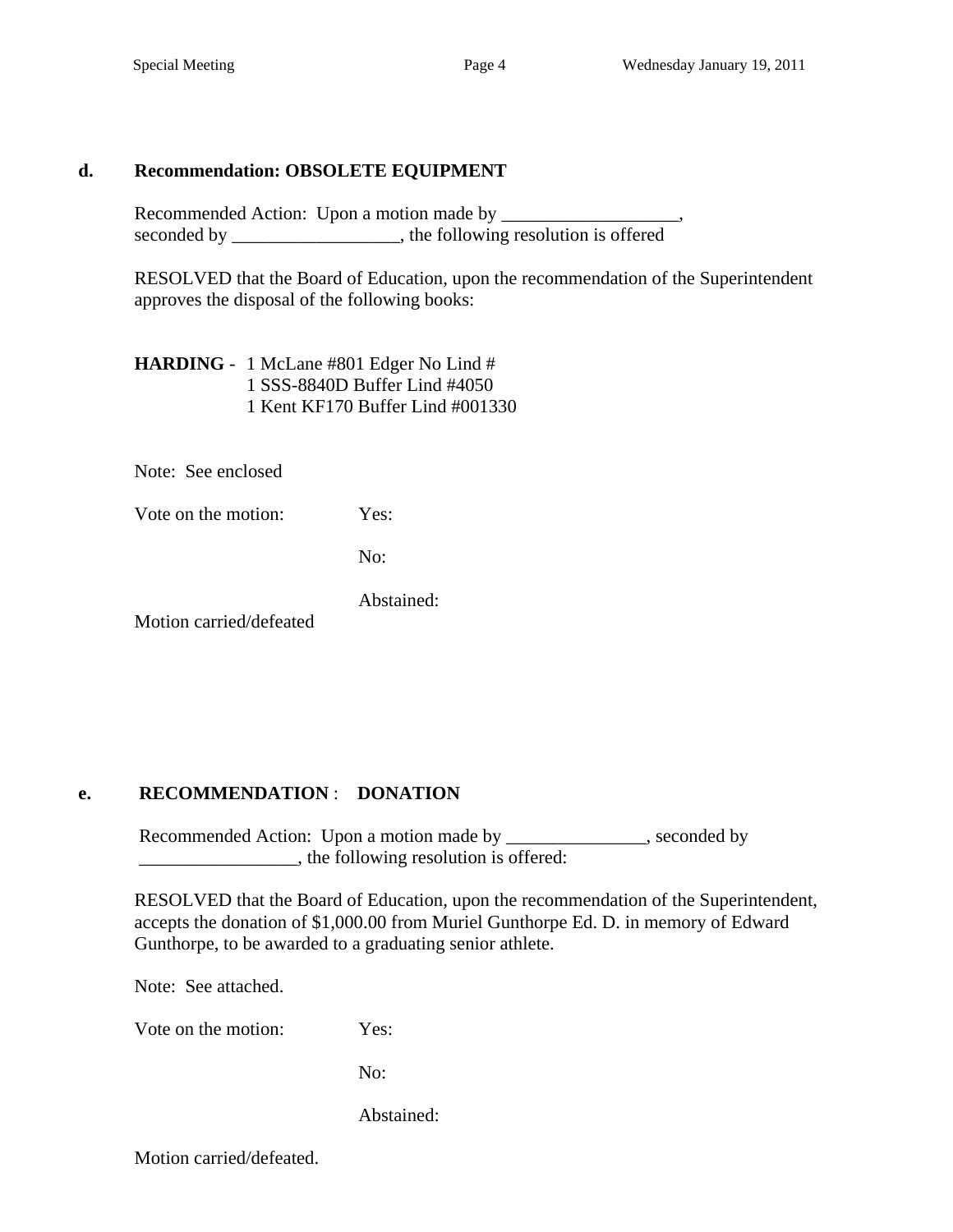# 11. SCHEDULES

| Schedule | $A-1$        | No. 9           | Personnel, Instructional<br>Resignations & Terminations                     |
|----------|--------------|-----------------|-----------------------------------------------------------------------------|
| Schedule | $A-1$        | No. 10          | Personnel, Instructional<br>Resignations & Terminations                     |
| Schedule | $A-1$        | No. 10-S        | <b>Athletic Supervision</b>                                                 |
| Schedule | $A-2$        | No. 7           | Personnel, Instructional – Leave of Absence                                 |
| Schedule | $A-3$        | No. 36          | Personnel, Instructional Appointments                                       |
| Schedule | $A-3$        | No. 37          | Personnel, Instructional Appointments                                       |
| Schedule | $A-3$        | No. 38          | Personnel, Instructional Appointments                                       |
| Schedule | $A-3$ , $AE$ | No. 8           | Personnel, Instructional Appointments,<br><b>Adult/Continuing Education</b> |
| Schedule | $AS-3$       | No. 12          | <b>Substitute Personnel Appointments</b>                                    |
| Schedule | $B-1$        | <b>No. PT-8</b> | Non-instructional Personnel -<br><b>Resignations or Terminations</b>        |
| Schedule | $B-3$        | No. 11          | Non-instructional Appointments                                              |
| Schedule | $B-3$        | No. S-10        | Non-instructional Appointments -<br><b>Substitute Personnel</b>             |
| Schedule | $B-3$        | No. PT-11       | Non-instructional Appointments – Part-time                                  |
| Schedule | D            | No. 23          | <b>Pupil Personnel Services</b>                                             |